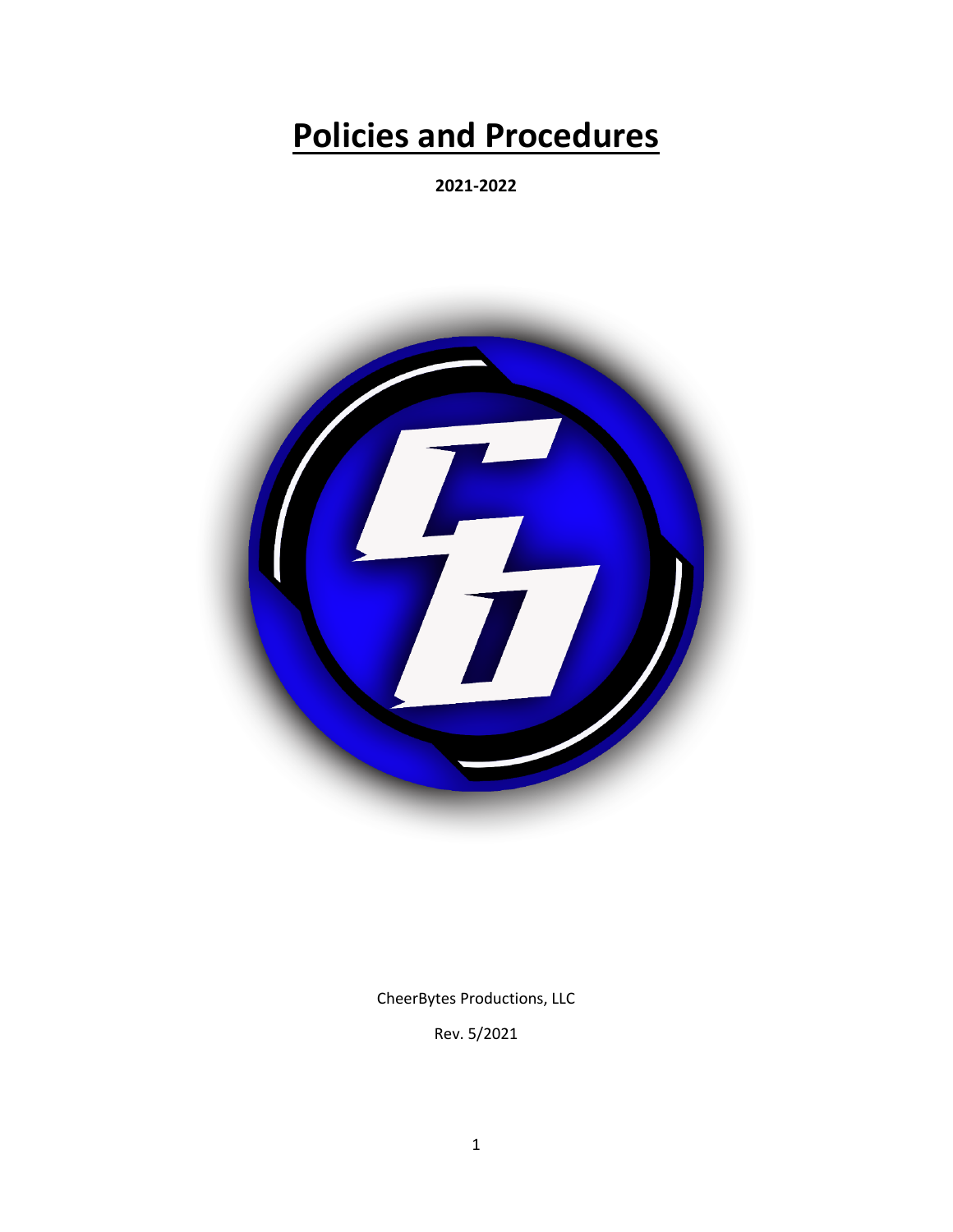Thank you for expressing your interest in Cheer Bytes Productions as your music source for the 2021-2022 cheerleading season! Below you will find procedures to obtain your mix and begin your phenomenal season! These policies and procedures were created for new and returning clients in order to help with the ever-changing sport of competitive cheer. Whether this is your  $1<sup>st</sup>$  or  $10<sup>th</sup>$  year with us, we ask that you please read over these policies and procedures as a lot has changed in the realm of cheerleading music.

#### **Booking & Ordering:**

Mixes will only be released on Fridays and each week has a limit as to how many mixes will be released. We strongly encourage you to book your mix in advance to better serve you and give you the best quality mix possible! Please visit cheerbytesproductions.com and fill out the order form. We will email you to confirm the best available date based on your order form. If the mix dates you have requested are not available, we will offer the next available date. You will also receive an emailed invoice.

We will only be accepting the CheerBytes 8-count sheet (or 8-count sheet of similar design) which will be emailed to you when your date is confirmed. We also encourage (but do not require) full length videos (no clips) of a mark through or performance performed to an 8-count track. All videos must be sent in .mov format. If you are recording from your phone, please hold the phone horizontally.

If you are unable to submit your 8-count sheet and song selections 14 days prior to your mix date or you would like to change your mix date, accommodations will be attempted pending availability. \*Balance must be paid in full for rescheduling to be confirmed.

Only digital copies of the 8-count sheet will be accepted. Please do NOT take pictures of your 8 count sheet. Pictures from cell phones usually become distorted and difficult to read and **will** lead to delay in your mix. You can email your 8-count sheet to Sean@CheerBytesProductions.com.

2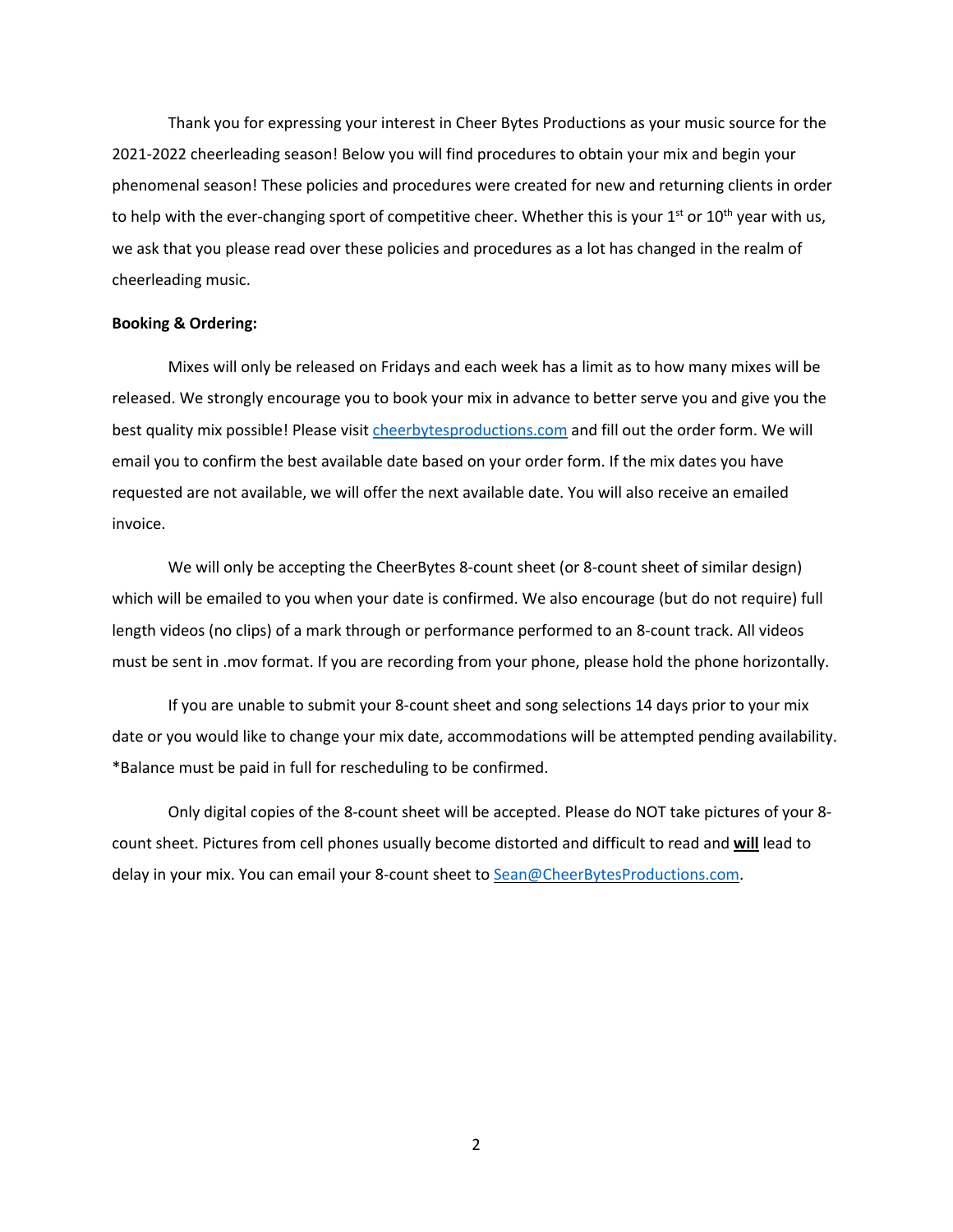#### **Song Selection: \*NEW\***

In order to comply with the USA Cheer music rules and US Copyright laws we will be using an approved vendor and their library of original songs. Each client will have the opportunity to visit the vendor's website, www.songsforcheer.com, and select original songs from their library. Selections may be entered on the song suggestion form. The use of cover songs will **not** be utilized. CheerBytes will provide proper licensing information for its clients to take to events.

Should a client choose to pass song selection to CheerBytes they will be responsible for all fees should they request any or all songs to be changed.

#### **NEW TIER SYSTEM**

We will now have three types of mixes available this season going forward. The **MEGABYTE** mix will offer cover songs, team and mascot voice overs (male vocal artist only), and stock voiceovers which are generic to any team. Our newest type of mix will be known as **GIGABYTE** mixes. The **GIGABYTE** mix will be a more customized mix for your routine which will include less cover songs and more CUSTOMIZED voice overs. These voice overs are specially made for your team/program and will only be used one year within your mix and your program if requested. Male and female vocal artists will be available in traditional style, rap, or singing. Team name and mascot voice overs are still available in **GIGABYTE** mixes. In order to keep expenses and overall costs down for every client, each length of mix will include **UP TO** a specific amount of cover songs. Should you wish to add additional songs beyond your cover song max, you will be able to add those to your total purchase.

| <b>MEGABYTE MIXES</b> |                                 | <b>GIGABYTE MIXES</b> |                                 |
|-----------------------|---------------------------------|-----------------------|---------------------------------|
| <b>Music Length</b>   | <b>Cover Song</b><br><b>Max</b> | <b>Music Length</b>   | <b>Cover Song</b><br><b>Max</b> |
| 1:30                  |                                 | 1:30                  |                                 |
| 2:00                  |                                 | 2:00                  |                                 |
| 2:30                  |                                 | 2:30                  |                                 |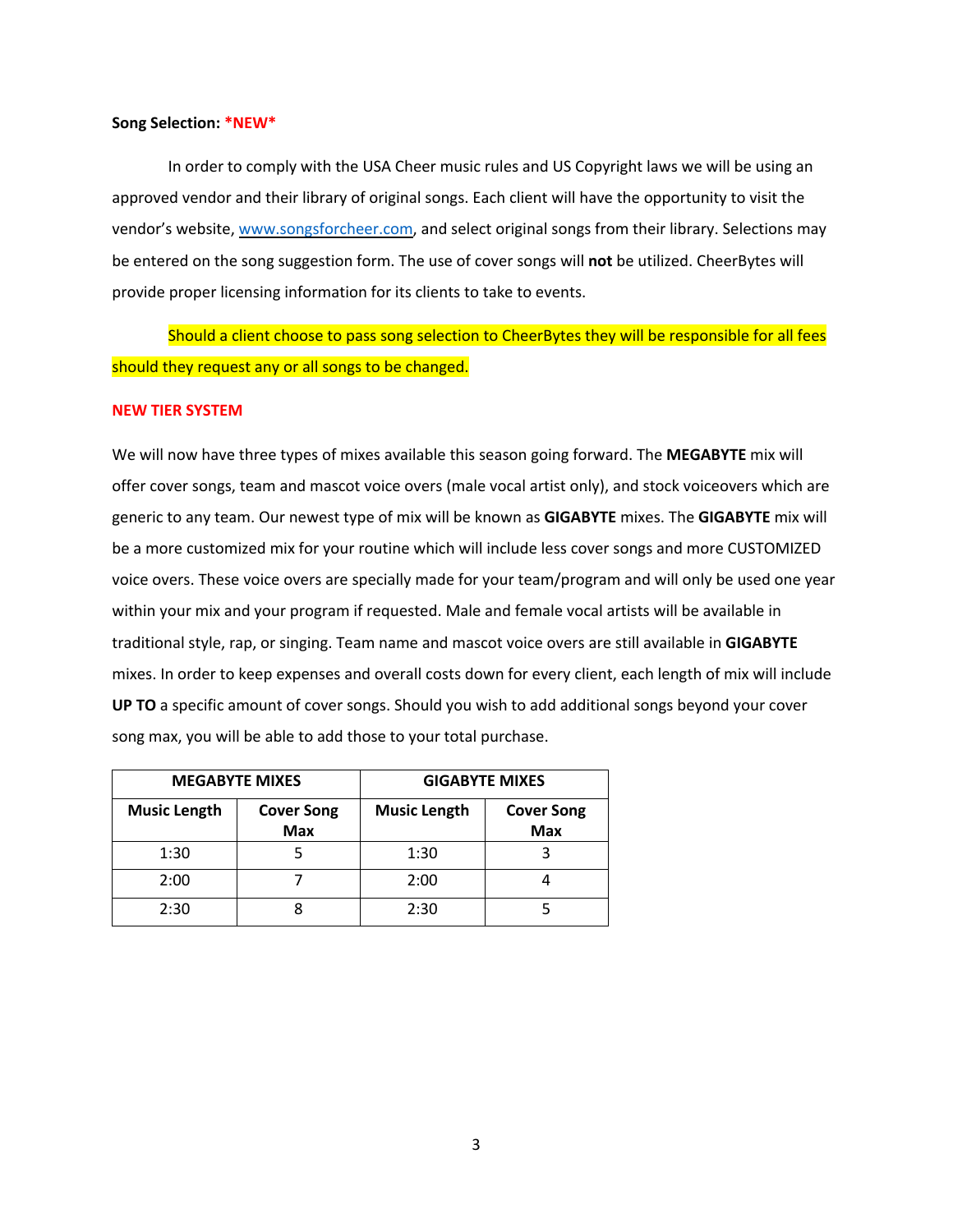## **Payments:**

The following methods of payment are accepted:

- PayPal\*
- Credit Card\*
- Venmo\*
- Check\*\* made payable to "Cheer Bytes Productions"
- Purchase Order

Attn: Sean Barnette 208 Adams Drive Womelsdorf, PA 19567

\*PayPal and Credit Cards will be subject to a 4% convenience charge

# **Purchase orders will only be accepted upon a signed agreement between CheerBytes, coach and school official (i.e. principal, athletic director, financial administrator.)**

\*\*Payment must be received, and payment must be cleared before mix is released.

The balance is to be paid 14 days prior to your release date. If the balance has not been paid 14 days prior to release date, the production of your music may be delayed until the full balance has been paid. If balance is not paid within 30 days of original release date, your mix will be terminated, and no refund will be administered. All mixes have a no refund policy.

**If paying by check, please double check the mailing address as we have moved from previous years.** Mail will not be forwarded and will cause a delay in your mix release. School teams, please check with **your business/administrative office to see the correct address is on file. Tax forms are available upon request.**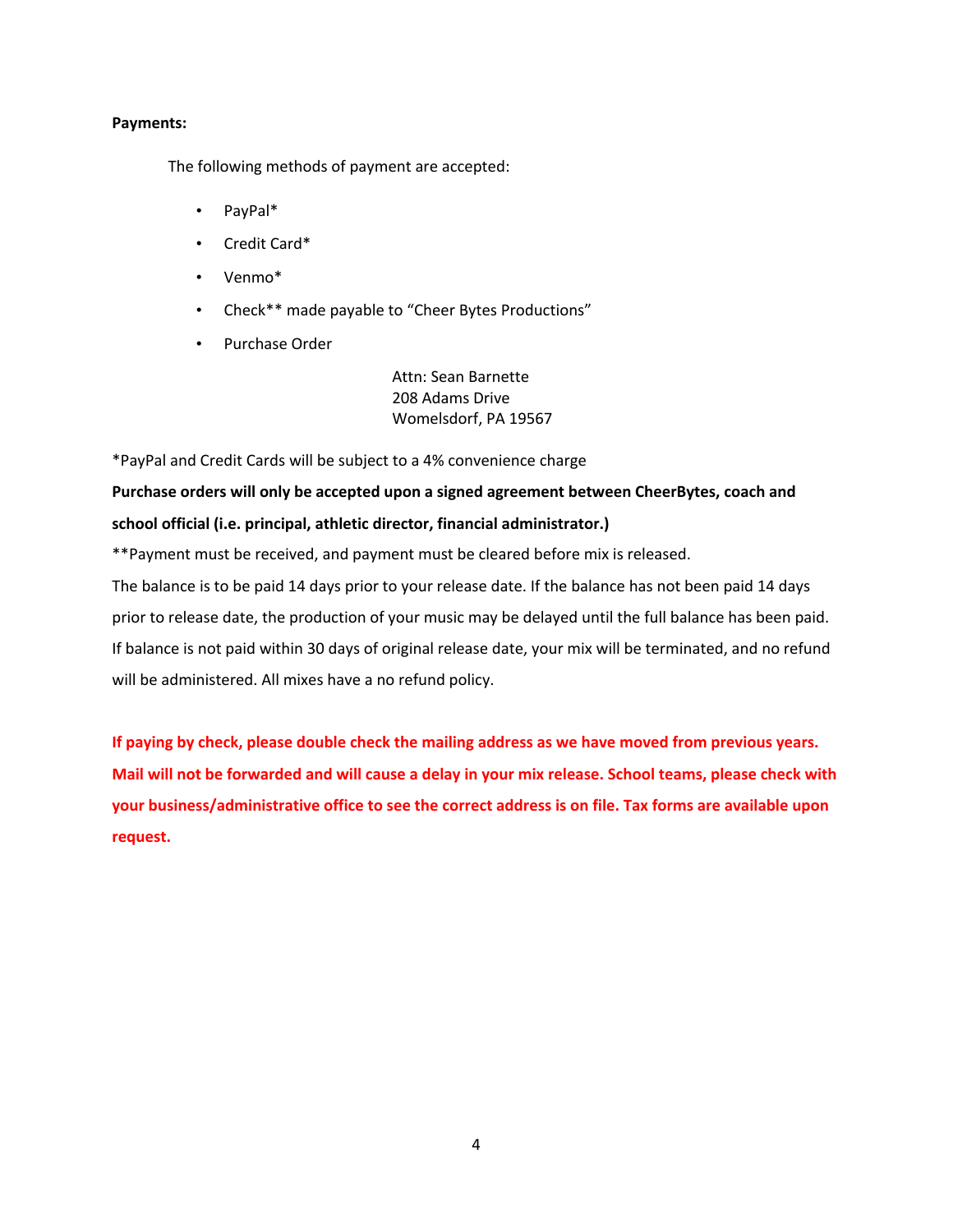#### **Packages and Pricing:**

## **\*NEW THIS SEASON\***

Cheer Bytes productions will be offering the following prices for the 2021-2022 season:

#### **MegaByte Mixes**

- $0 1:30- $400$
- $O$  2:00-\$500
- $0$  2:30- \$600

# **GigaByte Mixes**

- $0 1:30 $500$
- $0 2:00 $600$
- $O$  2:30-\$700

\*The above is the base price per team. Add-ons will be quoted on invoice, rush fee is \$100 (when applicable)

All mixes will include program/team name, mascot, stock voiceovers, sound effects, and one free edit. **Edits:**

- All edits are required to be in the submission of an updated 8-count sheet. Please highlight sound effect changes on the new 8-count sheet.
- An edit is considered any sound effect changes, and stock voiceover changes (not including reconstruction).
- One free round of edits will be included in the cost of all mixes. Any further edits will be subject to a \$75/hour studio fee (minimum 1 hour).
- Additional songs, song changes or voice over requests may incur additional fees. We will provide you with a price estimate prior to completing any song or voiceover edits.
- All payments must be received prior to receiving any edits or reconstructions.
- Edits will be delivered within 2-4 weeks of request on a Friday. Rush order edits will be subject to a \$100 charge in addition to any edit or reconstruction fees.